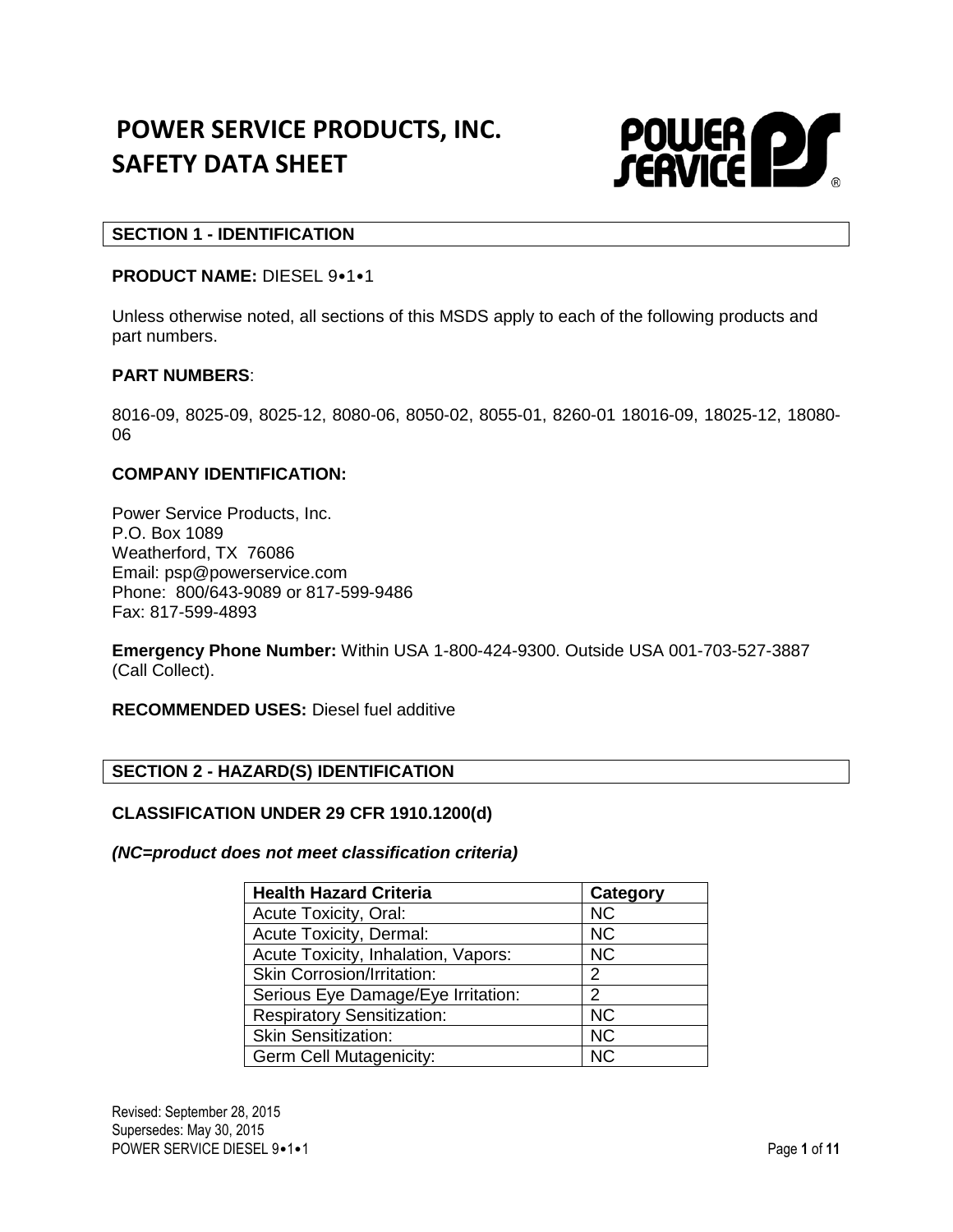| <b>Health Hazard Criteria</b>            | Category  |
|------------------------------------------|-----------|
| Carcinogenicity:                         | <b>NC</b> |
| <b>Reproductive Toxicity:</b>            | <b>NC</b> |
| Specific Target Organ Toxicity, Single   | 3         |
| Exposure:                                |           |
| Specific Target Organ Toxicity, Repeated | <b>NC</b> |
| or Prolonged Exposure:                   |           |
| <b>Aspiration Hazard:</b>                |           |

| <b>Physical Properties Criteria</b>     | <b>Category</b> |
|-----------------------------------------|-----------------|
| Explosives:                             | <b>NC</b>       |
| Flammable Gases:                        | <b>NC</b>       |
| <b>Flammable Aerosols:</b>              | <b>NC</b>       |
| <b>Oxidizing Gases:</b>                 | <b>NC</b>       |
| <b>Gases Under Pressure:</b>            | <b>NC</b>       |
| Flammable Liquids:                      | 3               |
| <b>Flammable Solids:</b>                | <b>NC</b>       |
| Self-Reactive Chemicals:                | <b>NC</b>       |
| <b>Pyrophoric Liquids:</b>              | <b>NC</b>       |
| <b>Pyrophoric Solids:</b>               | <b>NC</b>       |
| <b>Self-Heating Chemicals:</b>          | <b>NC</b>       |
| Chemicals Which, in Contact with Water, | <b>NC</b>       |
| <b>Emit Flammable Gases:</b>            |                 |
| Oxidizing Liquids:                      | <b>NC</b>       |
| <b>Oxidizing Solids:</b>                | <b>NC</b>       |
| <b>Organic Peroxides:</b>               | <b>NC</b>       |
| <b>Corrosive to Metals:</b>             | <b>NC</b>       |

## **LABEL SIGNAL WORD, HAZARD STATEMENTS, SYMBOLS AND PRECAUTIONARY STATEMENTS UNDER 29 CFR 1910.1200(f):**

## *Please see the Note regarding product labeling in Section 16.*

## **Signal Word(s): Danger**

**Hazard Statement(s):** Flammable liquid and vapor. Toxic if inhaled. May be fatal if swallowed and enters airways. Harmful if swallowed. Causes skin and serious eye irritation. May cause respiratory irritation.

**Symbols:** 



**Precautionary Statement(s):** Keep away from sparks and open flames. No smoking. Keep container tightly closed. Use only non-sparking tools. Ground/Bond container and receiving equipment. Use explosion-proof pumps when pumping. Take precautionary measures against

Revised: September 28, 2015 Supersedes: May 30, 2015 POWER SERVICE DIESEL 9•1•1 Page 2 of 11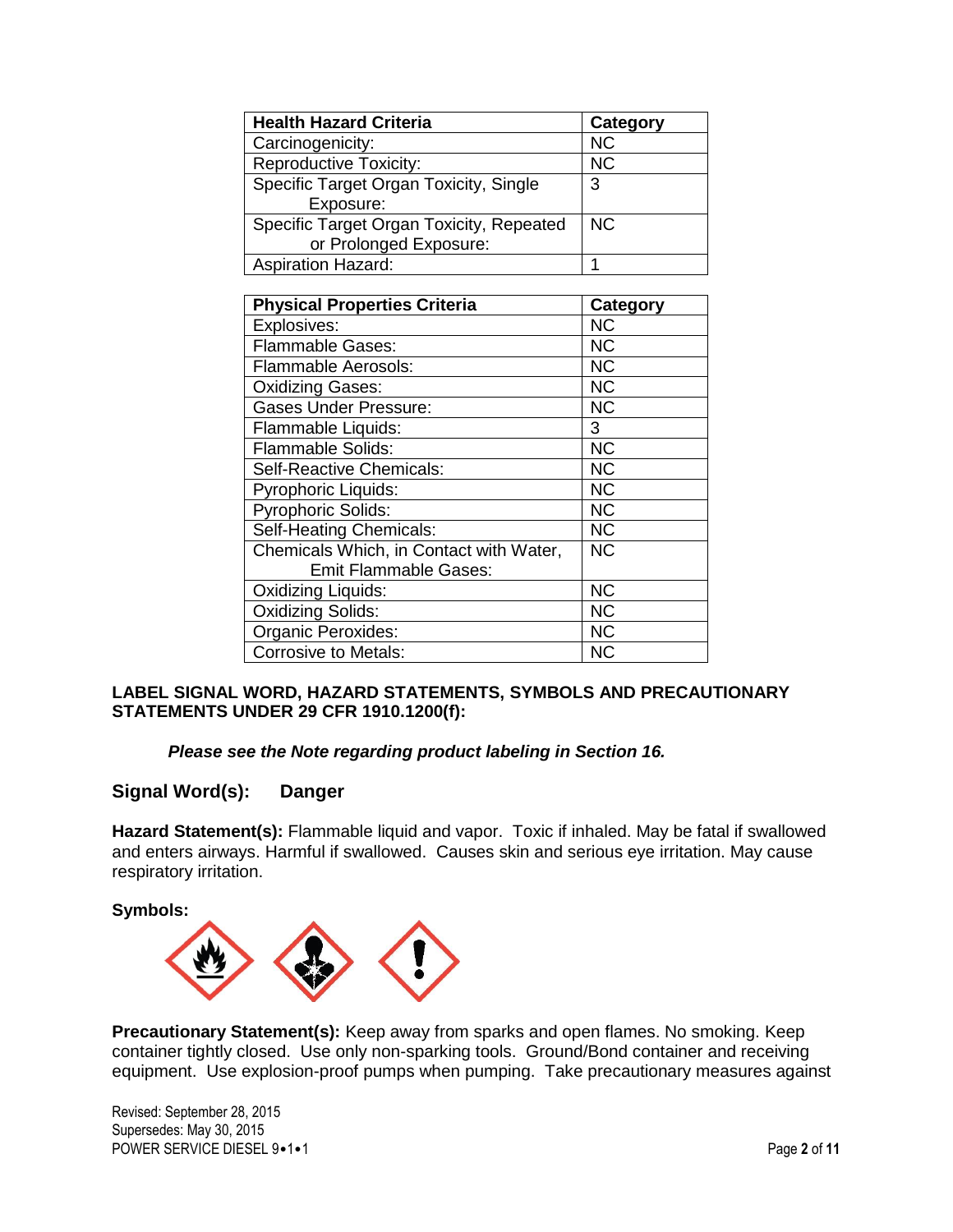static discharge. Avoid breathing vapors. Use only outdoors or in a well-ventilated area. Wash hands thoroughly after handling. Do not eat, drink or smoke when using this product. Wear protective gloves and eye protection. Store locked up and in cool, well ventilated place. KEEP OUT OF REACH OF CHILDREN.

#### **Hazards Not Otherwise Classified: None**

#### **SECTION 3 - COMPOSITION / INFORMATION ON INGREDIENTS**

The specific chemical identity and exact concentration percentage has been withheld as a Trade Secret. Specific chemical information will be made available to health professionals in accordance with 29 CFR 1910.1200.

#### **INGREDIENTS CLASSIFIED AS HEALTH HAZARDS**

| <b>Chemical Name</b>           | <b>Common Name/Synonyms</b> | <b>CAS Number</b> | <b>Concentration</b><br>(%) |
|--------------------------------|-----------------------------|-------------------|-----------------------------|
| Aliphatic hydroxy hydrocarbons | Trade secret                | Trade secret      | $40 - 90$                   |
| <b>Petroleum Distillates</b>   | Trade secret                | Trade secret      | $20 - 40$                   |

#### **SECTION 4 - FIRST AID MEASURES**

As a precaution, exposure to liquids, vapors, mists and fumes should be minimized.

**EYE CONTACT:** Rinse cautiously with water for several minutes. Remove contact lenses, if present and easy to do. Continue rinsing. If eye irritation persists, get medical advice.

**SKIN CONTACT:** Wash with plenty of water. Take off contaminated clothing and wash it before reuse. If skin irritation occurs get medical advice/attention.

**INHALATION:** Remove person to fresh air and keep comfortable for breathing. Call a doctor.

**INGESTION:** If swallowed, IMMEDIATELY call a doctor. Do NOT induce vomiting.

#### **SECTION 5 - FIRE AND EXPLOSION HAZARD DATA**

**EXTINGUISHING MEDIA:** Use water fog, alcohol-resistant foam, dry chemical or carbon dioxide  $(CO<sub>2</sub>)$  to extinguish flames.

**SPECIFIC HAZARDS:** Vapors are heavier than air and may travel along the ground to a distant ignition source and flash back. See Section 10 for Stability and Reactivity. **NOTE:** EMPTY CONTAINERS CONTAIN COMBUSTIBLE VAPORS THAT CAN CAUSE FLASH FIRES OR EXPLOSIONS. CONTAINERS ARE SINGLE-TRIP CONTAINERS AND SHOULD NOT BE USED FOR ANY REASON AFTER BEING EMPTIED. DO NOT USE CUTTING TORCH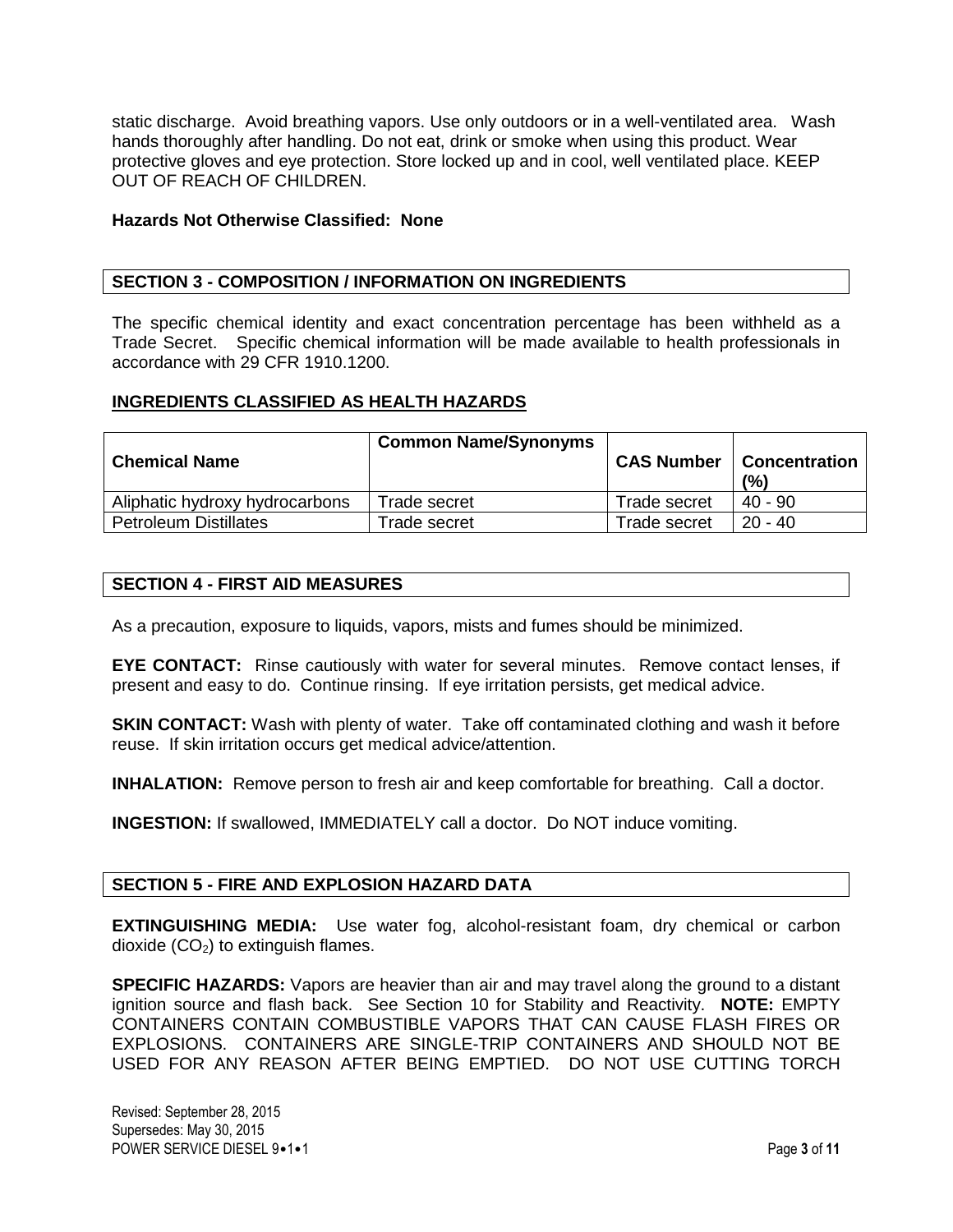EQUIPMENT OR ANY OTHER FLAME OR OTHER SOURCES OF IGNITION ON ANY EMPTY **CONTAINER** 

**PROTECTIVE EQUIPMENT AND PRECAUTIONS**: Use standard protective equipment including self-contained breathing apparatus (SCBA).

## **SECTION 6 - ACCIDENTAL RELEASE MEASURES**

**PERSONAL PRECAUTIONS, PROTECTIVE EQUIPMENT, AND EMERGENCY PROCEDURES:** Avoid contact with spilled material. Warn or evacuate occupants in surrounding and downwind areas. Eliminate all sources of ignition in the vicinity of the spill or released vapor. See Section 2 for Hazards Identification. See Section 4 for First Aid Measures. See Section 5 for Fire Fighting Information. See Section 8 for Personal Protective Equipment.

**SPILL CONTAINMENT AND CLEAN-UP:** Eliminate potential sources of ignition. Stop leak if it can be done without risk. Dike and contain spill. Do not touch or walk through spilled material. Prevent entry into waterways, sewer, basements or confined areas. Remove with vacuum trucks or pump to storage/salvage vessels. Soak up residue with an absorbent such as clay, sand or other suitable material and dispose of properly. A vapor suppressing foam may be used to reduce vapors. Local, state and federal laws and/or regulations may apply to releases and disposal of this material, as well as those materials and items employed in the clean-up releases. The user/responder will need to determine which local, state and federal laws and/or regulations are applicable. The National Response Center can be reached at 1-800-424-8802.

## **SECTION 7 - HANDLING AND STORAGE**

**PRECAUTIONS FOR SAFE HANDLING**: Avoid contact with eyes and skin. Use only with adequate ventilation. Use proper bonding and/or grounding procedures. Prevent small spills and leakage to avoid slip hazard. Material can accumulate static charges which may cause an electrical spark (ignition source). Keep away from ignition sources such as heat, sparks, and flames. No smoking.

**CONDITIONS FOR SAFE STORAGE:** DO NOT USE OR STORE near heat, sparks, or flame. USE AND STORE ONLY IN A WELL-VENTILATED AREA. Handle containers with care. Keep container closed when not in use. Store locked up.

**STORAGE TEMPERATURE:** -40°F to 100°F (-40°C to 38°C)

**EMPTY CONTAINER WARNING:** EMPTY CONTAINERS MAY CONTAIN FLAMMABLE VAPORS AND CAN BE DANGEROUS. SEE SECTION 5 FOR FIRE AND EXPLOSION HAZARD DATA.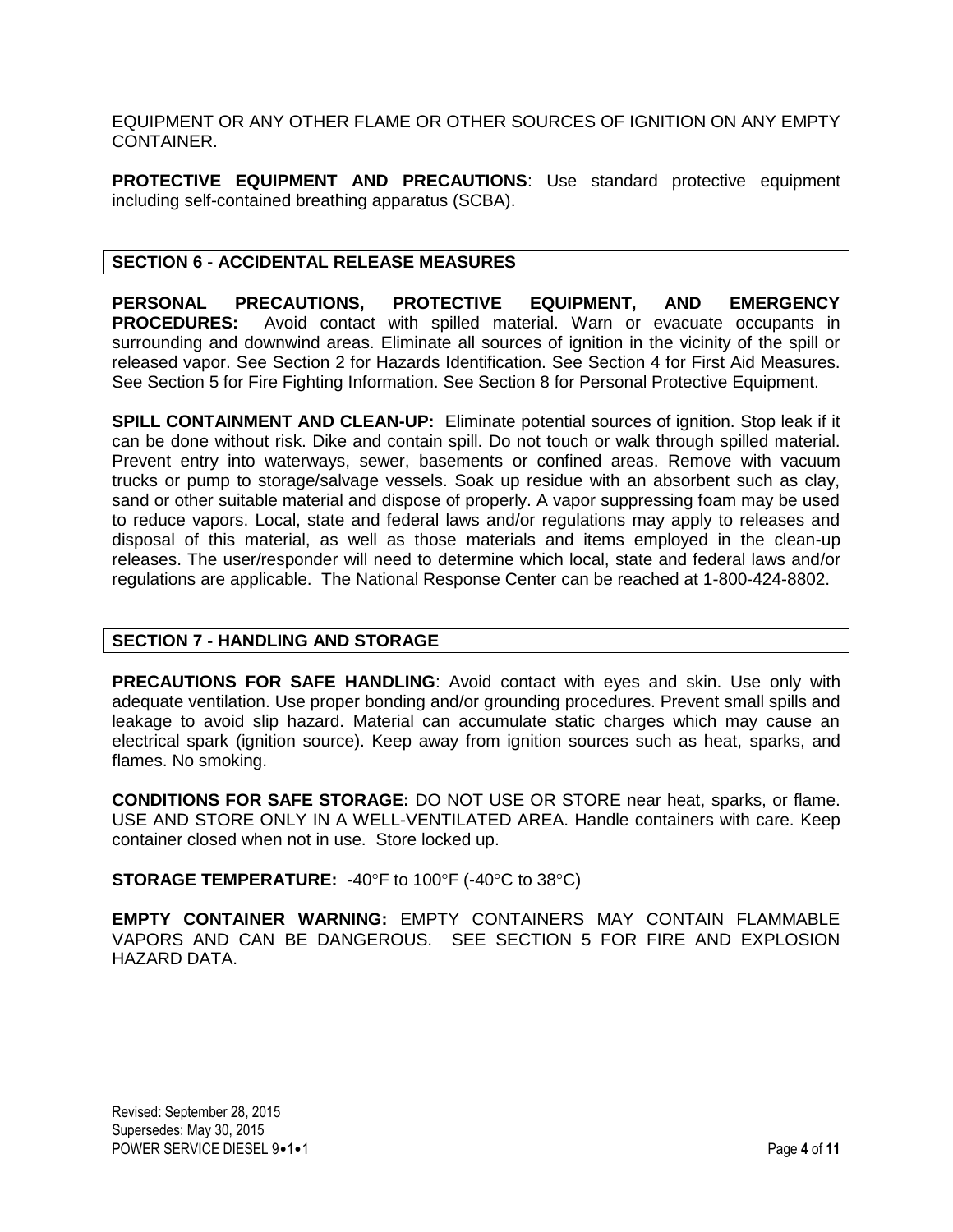# **SECTION 8 - EXPOSURE CONTROLS / PERSONAL PROTECTION**

|                                 |                | <b>OSHA</b> | <b>ACGIH</b> |             |            | <b>NIOSH</b> |                 |             |
|---------------------------------|----------------|-------------|--------------|-------------|------------|--------------|-----------------|-------------|
|                                 | CAS#           | <b>PEL</b>  | TLV          | <b>STEL</b> | <b>REL</b> | <b>STEL</b>  | <b>IDLH</b>     | <b>Note</b> |
| Ethylbenzene                    | $100 - 41 - 4$ | $100$ ppm   | 20 ppm       | not est.    | $100$ ppm  | 125 ppm      | 800 ppm (LEL)   | n/a         |
| Naphthalene                     | $91 - 20 - 3$  | 10 ppm      | 10 ppm       | not est     | 10 ppm     | 15 ppm       | $250$ ppm       | skin        |
| Petroleum<br><b>Distillates</b> | n/a            | 500 ppm     | not est.     | not est     | not est    | not est      | not est         | n/a         |
| 2-Butanol                       | 78-92-2        | 150 ppm     | $100$ ppm    | not est     | $100$ ppm  | $150$ ppm    | 2,000 ppm       | n/a         |
| N-Butanol                       | $71-36-3$      | $100$ ppm   | 20 ppm       | not est     | not est.   | not est.     | 1,400 ppm (LEL) | skin        |
| Cumene                          | $98 - 82 - 8$  | 50 ppm      | 50 ppm       | not est     | 50 ppm     | not est.     | 900 ppm (LEL)   | Skin        |
| Toluene                         | 108-88-3       | $100$ ppm   | 20 ppm       | not est.    | $100$ ppm  | $150$ ppm    | 500 ppm         | Skin        |

## **EXPOSURE GUIDELINES:**

**ENGINEERING CONTROLS:** The level of protection and types of controls necessary will vary depending upon potential exposure conditions. Local exhaust ventilation is recommended to control exposure.

## **PERSONAL PROTECTIVE EQUIPMENT (PPE):**

**Eyes and Face:** Eye protection such as safety glasses or chemical goggles is recommended if contact is likely.

Skin: If prolonged or repeated skin contact is likely, chemical/oil resistant clothing and gloves are recommended. Wear additional protective clothing as appropriate.

**Respiratory:** Wear a NIOSH/MSHA approved respirator as necessary.

**Specific Hygiene Measures:** Always observe good personal hygiene measures, such as washing after handling the material and before eating, drinking, and/or smoking. Routinely wash work clothing and protective equipment to remove contaminants. Practice good housekeeping.

**NOTE:** These precautions are for room temperature handling.

## **SECTION 9 - PHYSICAL AND CHEMICAL PROPERTIES**

| Appearance                                     | Liquid, straw yellow     |  |
|------------------------------------------------|--------------------------|--|
| Odor                                           | Strong solvent           |  |
| <b>Odor Threshold</b>                          | Not available            |  |
| pH                                             | $7 - 8$ (slightly basic) |  |
| <b>Melting point/Freezing point</b>            | Not available            |  |
| <b>Initial Boiling Point and Boiling Range</b> | 200°F (93°C) est.        |  |
| <b>Flash Point</b>                             | 75°F (TCC) 24°C          |  |
| <b>Evaporation Rate</b>                        | Not available            |  |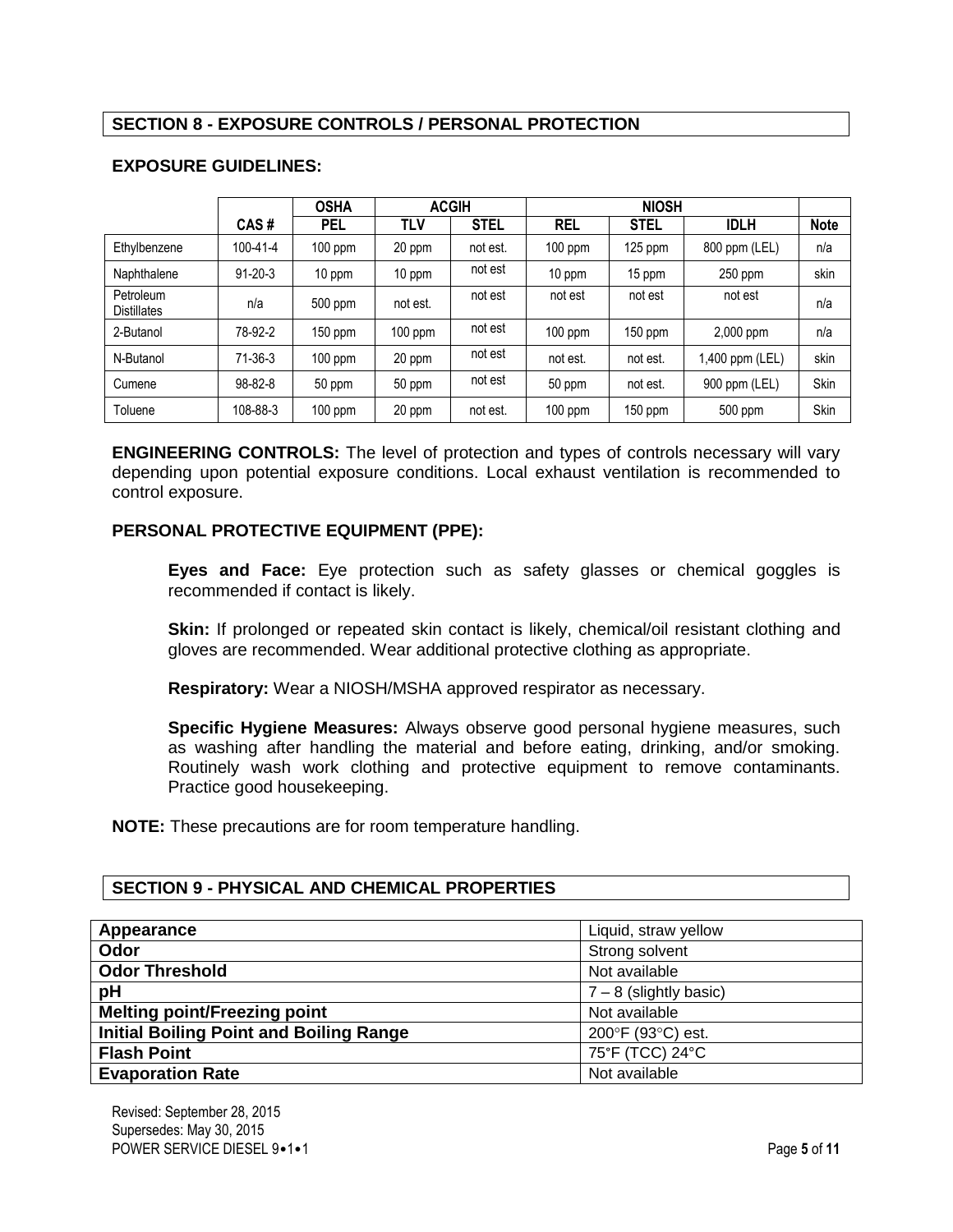| <b>Flammability</b>                                   | Not available                      |
|-------------------------------------------------------|------------------------------------|
| <b>Upper / lower Flammability or Explosive Limits</b> | Not available                      |
| <b>Vapor Pressure</b>                                 | $0.58$ est.                        |
| <b>Vapor Density</b>                                  | $>3.0$ est,                        |
| Relative Density/Specific Gravity (at 60°F)           | 0.84                               |
| <b>Solubility</b>                                     | Not available                      |
| <b>Partition Coefficient; n-octanol / water</b>       | Not available                      |
| <b>Auto-ignition Temperature</b>                      | Not available                      |
| <b>Decomposition temperature</b>                      | Not available                      |
| <b>Viscosity</b>                                      | Not available                      |
| <b>Pour Point</b>                                     | $-55^{\circ}$ F (-48 $^{\circ}$ C) |

## **SECTION 10 - STABILITY AND REACTIVITY**

#### **REACTIVITY: see Incompatible Materials below**

**CHEMICAL STABILITY:** This material is considered stable under normal ambient and anticipated storage and handling conditions of temperature and pressure.

**CONDITIONS TO AVOID:** Flames, high energy ignition sources, and elevated temperatures.

**INCOMPATIBLE MATERIALS:** May react with oxygen, oxidizing agents, such as; chlorates, nitrates, peroxides, etc., amines, caustics, alkanolamines halogens, chlorine.

**HAZARDOUS DECOMPOSITION PRODUCTS:** Carbon oxides, products of incomplete combustion.

#### **HAZARDOUS POLYMERIZATION**:

Hazardous polymerization will not occur.

## **SECTION 11 - TOXICOLOGICAL INFORMATION**

#### **LIKELY ROUTES OF EXPOSURE**

| <b>INGESTION</b> | <b>INHALATION</b> | <b>SKIN CONTACT</b> | <b>EYE CONTACT</b> | <b>SKIN ABSORPTION</b> |
|------------------|-------------------|---------------------|--------------------|------------------------|
|                  |                   |                     |                    |                        |

**SYMPTOMS RELATED TO PHYSICAL, CHEMICAL AND TOXICOLOGICAL CHARACTERISTICS:** Breathing of high vapor concentrations may cause dizziness, lightheadedness, headache, nausea and loss of coordination. Continued inhalation may result in unconsciousness. The vapor or fumes from this material may cause respiratory irritation. Breathing this material at elevated concentrations causes central nervous system effects. Central nervous system effects may include headache, dizziness, nausea, vomiting, weakness, loss of coordination, blurred vision, drowsiness, confusion or disorientation. At extreme exposures, central nervous system effects may include respiratory depression, tremors, or convulsions, loss of consciousness, coma or death.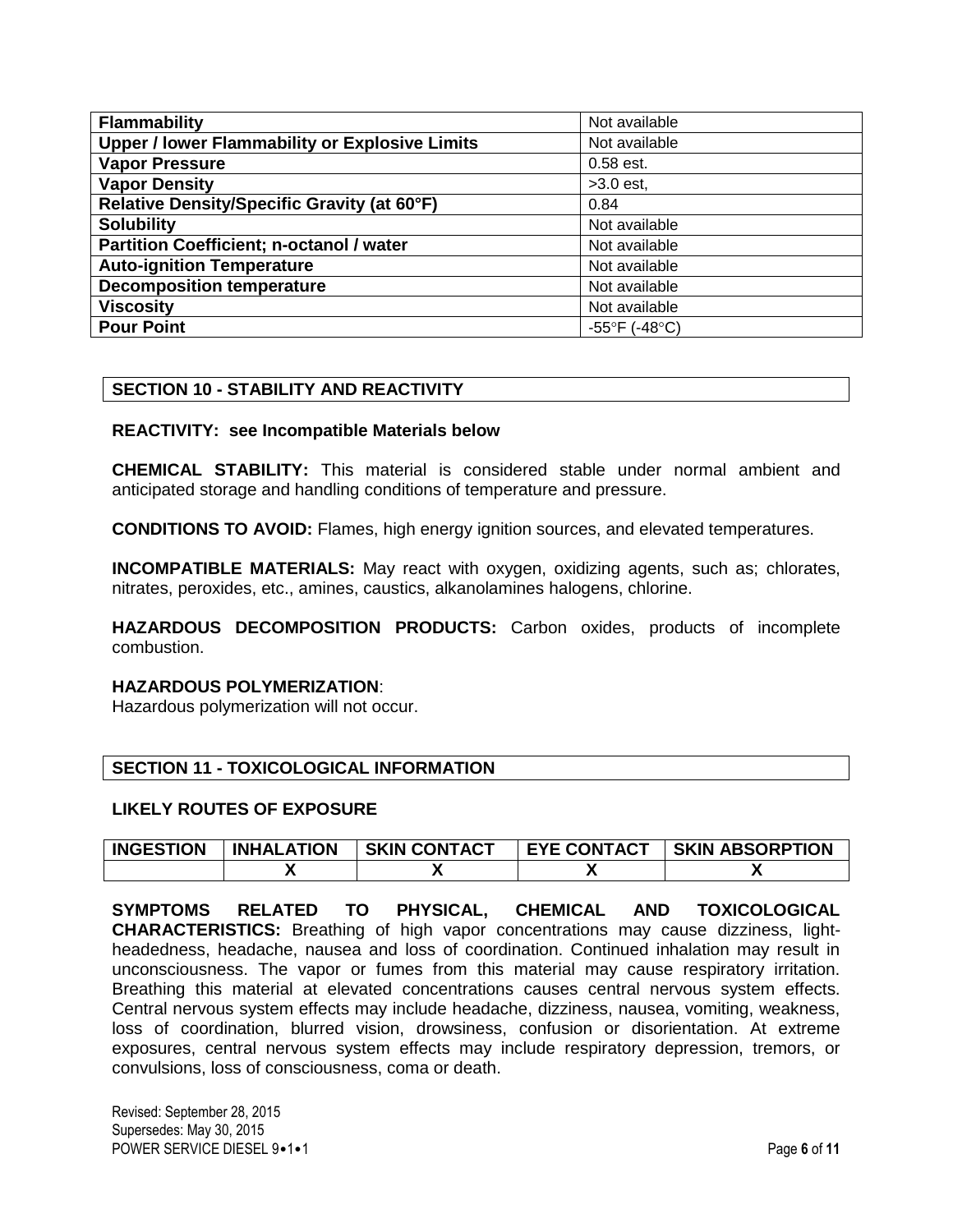# **DELAYED AND IMMEDIATE EFFECTS AND CHRONIC EFFECTS FROM SHORT- AND**

**LONG-TERM EXPOSURE:** Repeated skin exposure to a component of this product may cause irritation, even a burn; may cause a more severe response on covered skin, such as under clothing or gloves. Inhalation exposure to a component of this product has caused fetotoxicity in the presence of maternal toxicity in animals.

## **NUMERICAL MEASURES OF TOXICITY**

Note: the information provided below are estimates; testing of the product is not available.

|                                                 | Acute Oral Toxicity   Acute Dermal Toxicity   Acute | Inhalation $\vert$                    |
|-------------------------------------------------|-----------------------------------------------------|---------------------------------------|
| (ATE $_{\text{mix}}$ estimate)                  | $\mid$ (ATE <sub>mix</sub> estimate)                | $\vert$ (ATE <sub>mix</sub> estimate) |
| Does not meet criteria   Does not meet criteria |                                                     | 30 (vapors)                           |

**SENSITIZATION**: No information available.

**MUTAGENICITY**: No information available.

## **CARCINOGENICITY LISTINGS – the following chemicals are listed as indicated:**

| <b>Chemical</b>     | List        |
|---------------------|-------------|
| <sub>I</sub> Cumene | IARC, NTP   |
| Ethylbenzene        | <b>IARC</b> |
| Naphthalene         | IARC, NTP   |

**REPODUCTIVE TOXICITY**: No information available.

**TERATOGENICITY/EMBRYOTOXICITY:** This product contains a component of a complex mixture (Xylenes (1330-20-7)) that has been shown to cause teratogenicity and/or embryotoxicity.

**SPECIFIC TARGET ORGAN TOXICITY (SINGLE EXPOSURE): Respiratory tract irritation.** 

**SPECIFIC TARGET ORGAN TOXICITY (REPEATED EXPOSURE):** No information available

**ASPIRATION HAZARD**: Aspiration hazard identified.

## **SECTION 12 - ECOLOGICAL INFORMATION**

## **ECOTOXICITY:**

This material is expected to be toxic to aquatic organisms.

**PERSISTENCE AND DEGRADABILITY**: No information available.

**BIOACCUMULATIVE POTENTIAL**: No information available.

**MOBILITY IN SOIL**: No information available.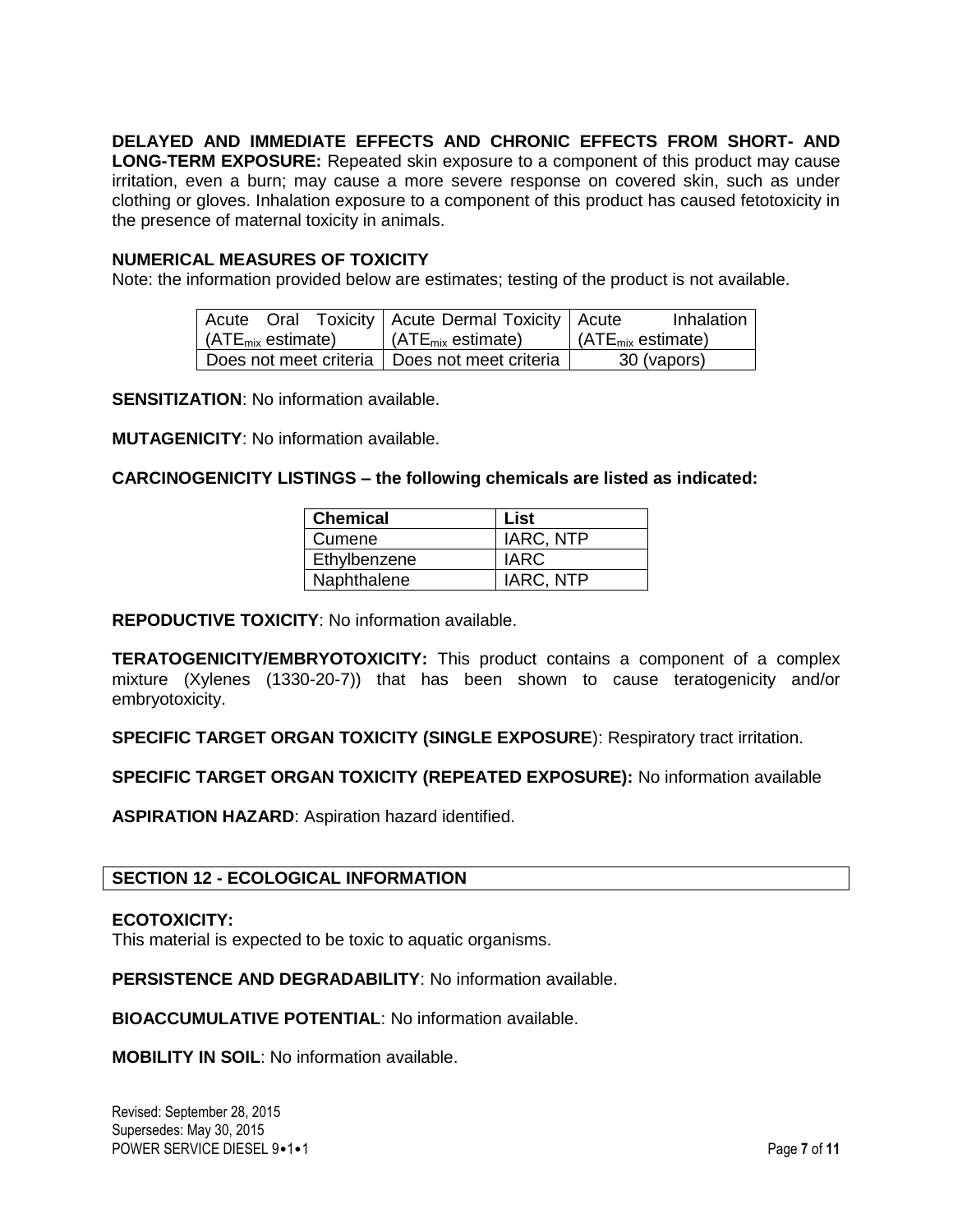## **OTHER ADVERSE EFFECTS**: No information available.

## **SECTION 13 - DISPOSAL CONSIDERATIONS**

**RCRA Information:** Disposal of unused product may be subject to RCRA hazardous waste regulations (40 CFR Part 261). Disposal of the used product may also be regulated as hazardous waste due to resulting mixture characteristics, mixture components or product use. Such changes to the product may result in different and/or additional hazardous waste codes. Potential RCRA waste code based on the product as shipped: D001 IGNITABILITY.

State or local laws may impose additional regulatory requirements regarding disposal. *Waste characterizations and compliance with applicable laws are the responsibility solely of the waste generator.*

**EMPTY CONTAINER WARNING:** EMPTY CONTAINERS MAY CONTAIN FLAMMABLE VAPORS AND CAN BE DANGEROUS. SEE SECTION 5 FOR FIRE AND EXPLOSION HAZARD DATA.

## **SECTION 14 - TRANSPORTATION INFORMATION**

## **The following part numbers are classified as Consumer Commodity ORM-D:**

8016-09, 8025-09, 8025-12, 8080-06, 18016-09, 18025-12, 18080-06

## **The following part numbers are regulated by DOT:**

8050-02, 8055-01, 8260-01

**PROPER SHIPPING NAME:** Flammable Liquid, N.O.S., (Aliphatic Hydroxy Hydrocarbons) **HAZARD CLASS**: 3 **I.D. NUMBER**: UN 1993 **PACKING GROUP**: III **PLACARDING**: Flammable Liquid

## **SECTION 15 - REGULATORY INFORMATION**

## **§14(a) Consumer Product Safety Act General Certificate of Conformity**

Power Service Products, Inc. certifies that this product meets the statutory and regulatory requirements of the US Consumer Products Safety Act, the Federal Hazardous Substances Act, and the Poison Prevention Packaging Act of 1970, as applicable. The Power Service products are manufactured in the United States in Weatherford, Texas, unless otherwise indicated on the product label. The product manufacture lot code is stamped on the product container. This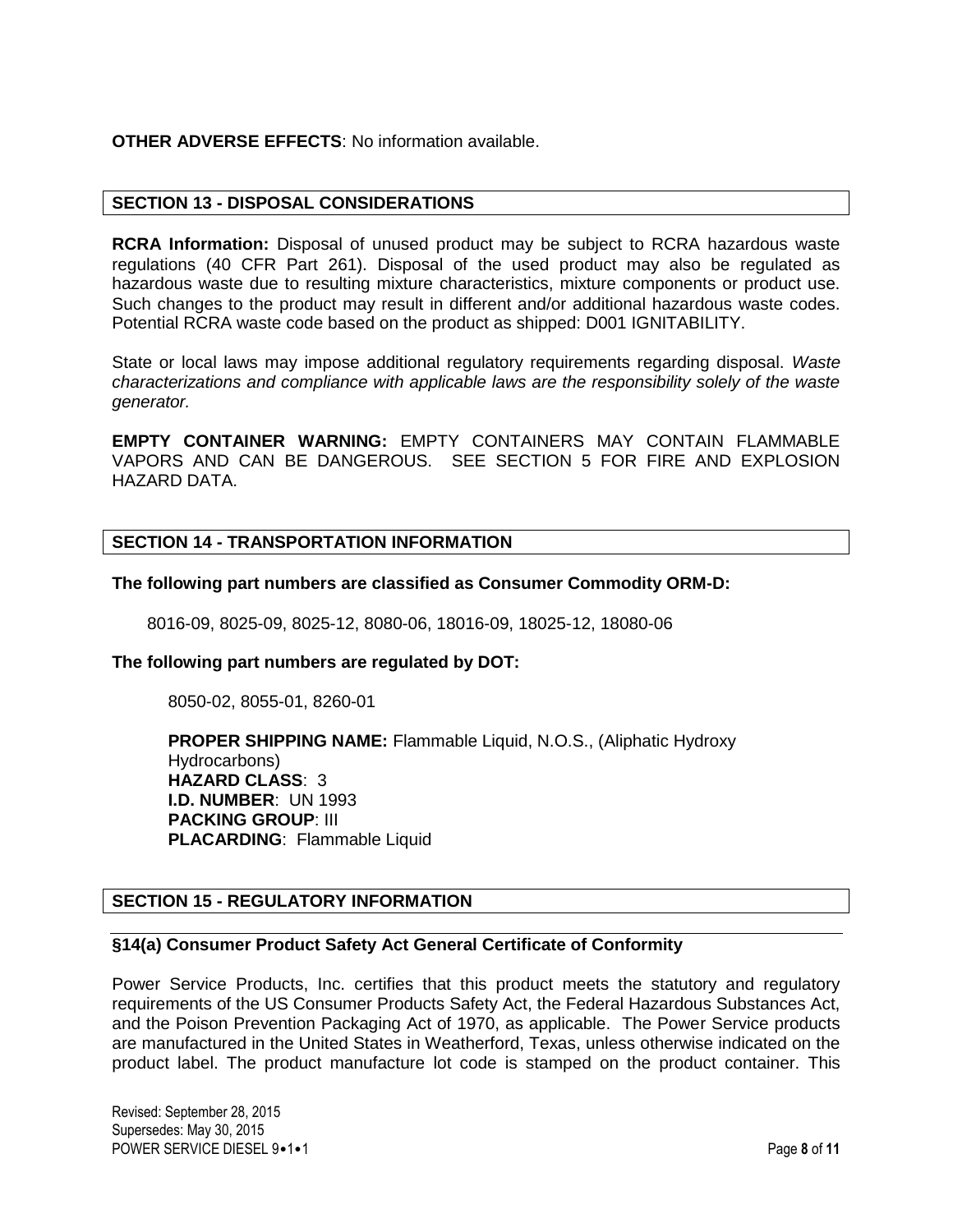Certification is based upon a reasonable testing program conducted by Power Service Products, Inc. which includes a quality control program incorporating, as necessary, confirmation of compliance by component suppliers. Third-party testing is not required to certify compliance. Further details may be obtained by contacting the Power Service Products, Inc. EHS Manager at 1-800-643-9089.

Contents of this SDS comply with the OSHA Hazard Communication Standard 29 CFR 1910.1200

## **TSCA STATUS:**

All chemical substances found in this product comply with the Toxic Substances Control Act inventory reporting requirements.

## **EPA SARA TITLE III CHEMICAL LISTINGS:**

#### **Section 302 Extremely Hazardous Substances:** None

#### **Sections 311/ 312 Hazard Class**:

Acute Health Effects: Yes Sudden Release of Pressure Hazard: No Chronic Health Effects: Yes Reactivity Hazard: No Fire Hazard: Yes

## **NFPA (NATIONAL FIRE PROTECTION ASSOCIATION) RATING:**

HEALTH: **2** FIRE: **3** REACTIVITY: **0**

#### **Section 313:**

Specific chemical information is being withheld as a Trade Secret. The following chemicals subject to the reporting requirements of EPCRA Section 313 of Title III of the Superfund Amendments and Reauthorization Act of 1986 (40 CFR Part 372) may be present in this product at a concentration that does not exceed the specified upper weight percentage.

| <b>CAS Number</b> | <b>Chemical Name</b> | Max $%$ |
|-------------------|----------------------|---------|
| 78-92-2           | 2-Butanol            | 21.5    |
| $71 - 36 - 3$     | N-Butanol            | 21.5    |
| $100 - 41 - 4$    | Ethylbenzene         | 9.0     |
| 98-82-8           | Cumene               | 1.5     |
| 108-88-3          | Toluene              | 1.5     |
| $91 - 20 - 3$     | Naphthalene          | 0.5     |

State or local laws may impose additional regulatory requirements for components of this material. It is the responsibility solely of the Employer to maintain compliance with State and Local reporting.

**This product contains a chemical known to the state of California to cause cancer and/or birth defects or other reproductive harm: ethylbenzene, toluene, cumene, naphthalene.**

Revised: September 28, 2015 Supersedes: May 30, 2015 POWER SERVICE DIESEL 9•1•1 Page 9 of 11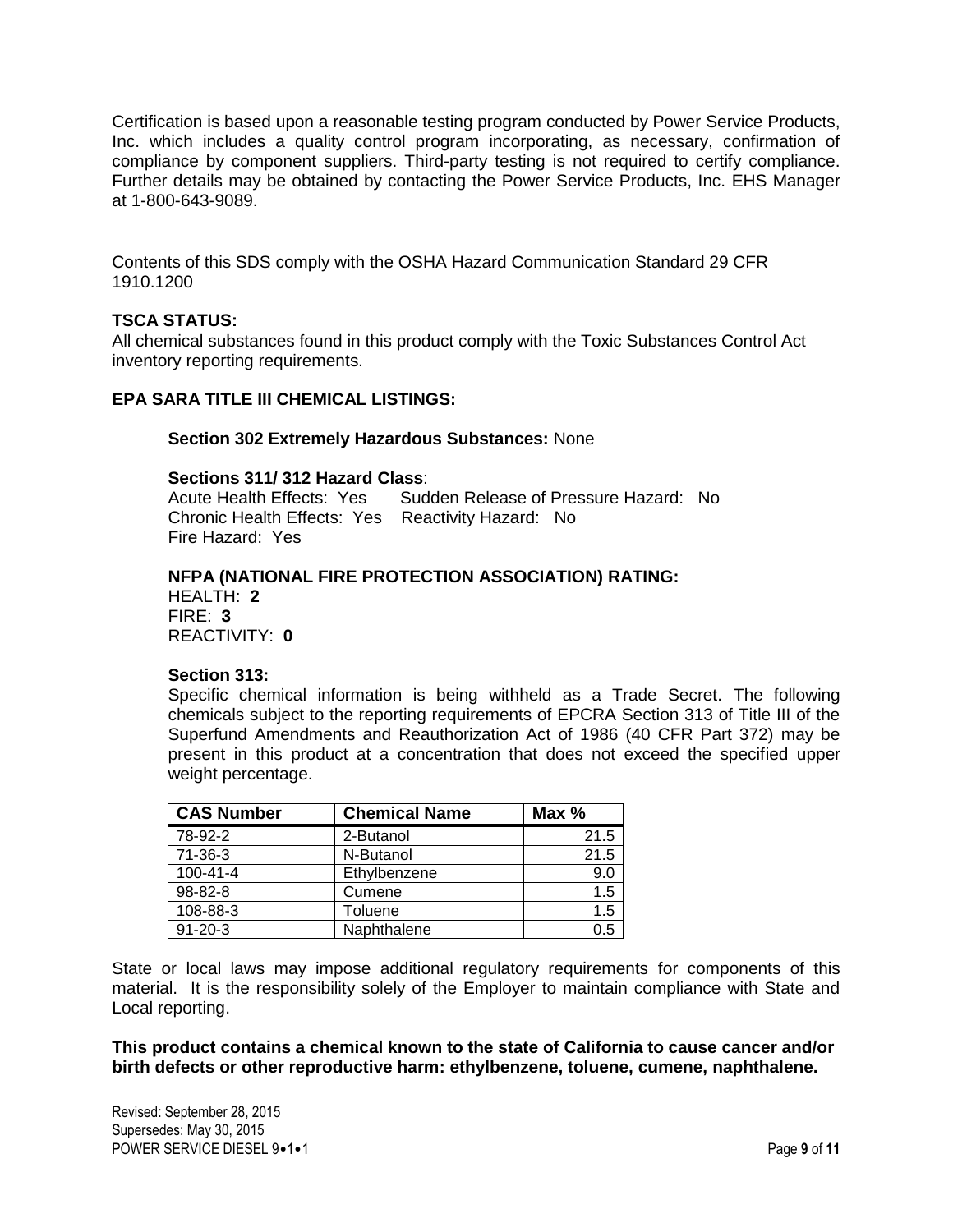## **SECTION 16 – OTHER INFORMATION**

## **DATE OF PREPARATION / REVISION**: September 28, 2015

**NOTE regarding product labeling: The OSHA Hazard Communication Standard applies to hazardous chemicals known to be present in the workplace. However, the labeling and Safety Data Sheet requirements do not apply to consumer products when they are used in the workplace for the purposes intended by the manufacturer and the use results in a duration and frequency of exposure which is not greater than the range of exposures that could reasonably be experienced by consumers when used for the intended purpose. Power Service Products intends for product packaged in 1 gallon or smaller containers to be used by consumers and has labeled those containers as required under the Consumer Product Safety Commission regulations. Power Service Products intends for product packaged in containers larger than 1 gallon to be used in the workplace and has labeled those products as required by the OSHA Hazard Communication Standard. The Consumer Product Safety Commission and OSHA Hazard Communication Standard labeling requirements are different and variations between the consumer and industrial labels may occur. It is the employer's responsibility to purchase the appropriate product for use in the workplace.**

The information contained herein is offered in good faith and is believed to be accurate based on the data available to us as of the date of SDS preparation. The information in this document applies to this specific product as supplied. It may not be appropriate for this product if the product is used in combination with other materials. The information in this document is not intended to constitute product performance information. Some of the information presented and conclusions drawn herein are from sources other than direct test data on the product. No statement shall be construed as an endorsement of any product or process. The recommended industrial hygiene and safe handling procedures are believed to be valid in the context of the intended use as described in product labeling. However, each user should review these recommendations in the specific context of the intended use and determine whether they are appropriate. You are urged to obtain material safety data sheets for all products you buy, process, use or distribute, and are encouraged to advise those who may come in contact with such products of the information contained therein. Regulatory requirements are subject to change and may differ between locations. It is the buyer's/user's responsibility to ensure that his activities comply with all federal, state, provincial or local laws. No warranty or guarantee is expressed or implied with respect to this product, the accuracy and sufficiency of the data or recommendations herein, or the results to be obtained from the use of this product. IN NO EVENT SHALL POWER SERVICE PRODUCTS, INC. BE LIABLE FOR ANY LOSS, CLAIM, DAMAGE OR LIABILITY OF ANY KIND, WHICH MAY ARISE FROM OR IN CONNECTION WITH THE INFORMATION CONTAINED IN THIS DOCUMENT OR FROM THE USE, HANDLING OR STORAGE OF THE PRODUCT BY THE BUYER/USER, WHETHER DIRECT, INDIRECT, OR CONSEQUENTIAL, OR FOR ANY CLAIM BY ANY THIRD PARTY, BEYOND THE PURCHASE PRICE OR REPLACEMENT OF THE PRODUCT IN CONNECTION WITH WHICH SUCH LOSS, CLAIM, DAMAGE OR LIABILITY AROSE.

THE FOREGOING LIMITATIONS APPLY REGARDLESS OF THE CAUSES OR CIRCUMSTANCES GIVING RISE TO SUCH LOSS, CLAIM, DAMAGE OR LIABILITY, EVEN IF